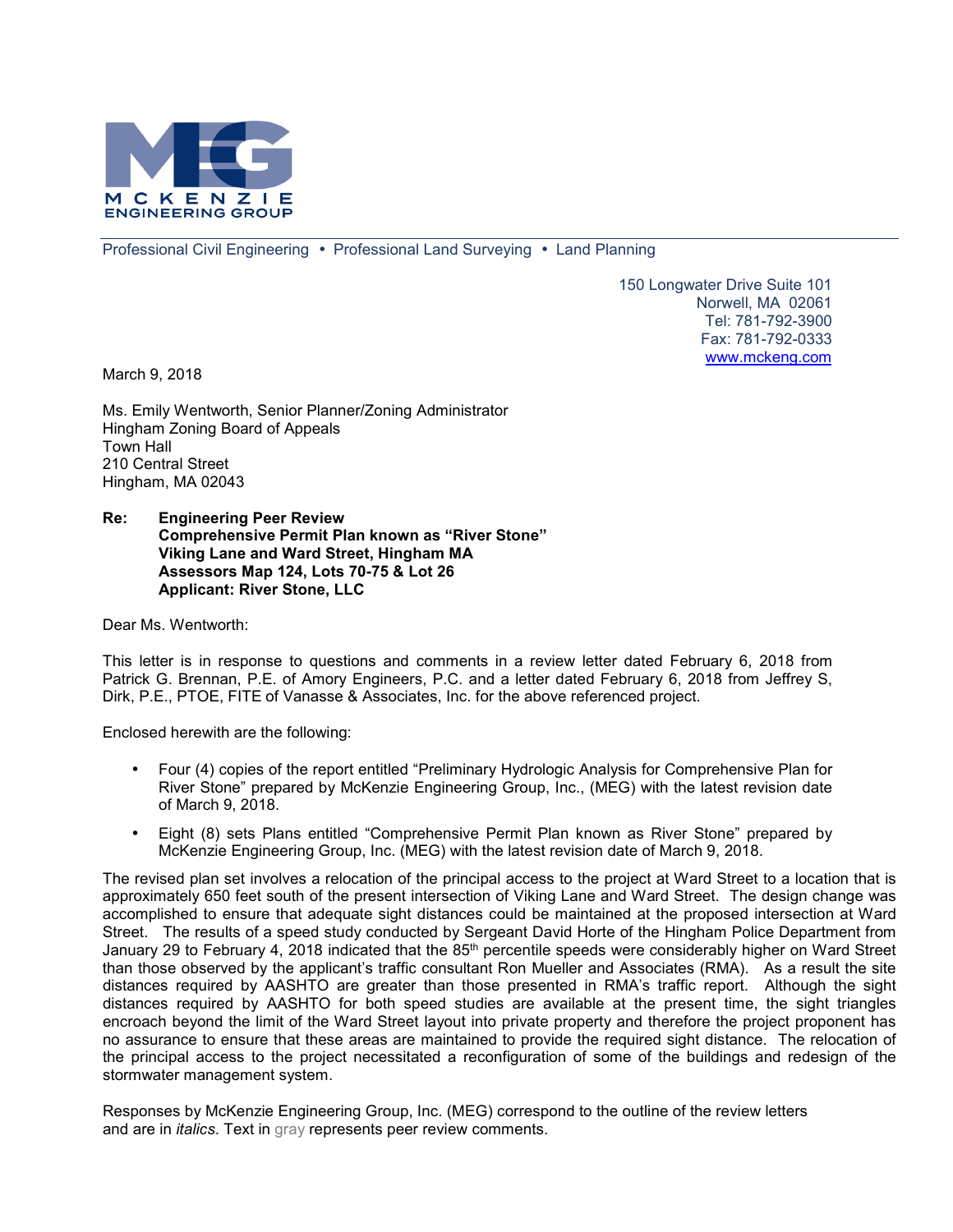## *Amory Engineers Comments*

The following six comments from our January 9, 2018 letter are restated in plain text, followed by the current status of each in **bold text**:

- 1. The list of requested waivers in the application materials includes many 'general waivers' from various regulations. The waivers should explain the exact regulation from which relief is being requested so that the Board fully understands the implications of each requested waiver. **It is stated in the MEG response letter that** *"a revised waiver list will be submitted at a later date."*
- 2. Updated plans to include the following:
	- a. Grading and drainage plan **Received.**

### *MEG 3/9/18 response: No response required.*

b. Utilities plan – **Received.**

### *MEG 3/9/18 response: No response required.*

c. Landscaping plan – **Received.**

## *MEG 3/9/18 response: No response required.*

d. Construction details – **Received.**

### *MEG 3/9/18 response: No response required.*

- e. Exterior lighting plan with photometrics. **MEG response indicated that** *"light posts will be provided at every house equipped with a photosentive cell to operate dusk to dawn, therefore; an exterior lighting plan with photometrics is not required. No lighting plan received to date."*
- *3.* Stormwater management report and drainage calculations. **Received.**

## *MEG 3/9/18 response: No response required.*

4. Soil information including test pits logs. We note that some test pit logs and locations are included in the Preliminary Hydrologic Analysis received today. However, there are none located within the footprint of the detention basin and many of the subsurface infiltration systems shown on the plan set received today. **See technical comments below.**

## *MEG 3/9/18 response: No response required.*

5. Documentation to demonstrate that adequate water supply is available for domestic use and fire protection. We note that two fire hydrants are shown on the plan set received today and suggest the Applicant consult with the Fire Department about the location and number of hydrants. **Not addressed to date.**

### *MEG 3/9/18 response: has contacted Aquarion Water Company and they indicated that they do not have hydrant flow testing information at the project location. They also indicated that they will not authorize hydrant testing until March 1. MEG is in the process of coordinating these tests with Aquarion.*

6. Sizing calculations for the septic soil absorption system to demonstrate that there is sufficient area for the system and required reserve area. **Addressed – sizing calculations, dated January 23, 2018, for the soil absorption system have been submitted and sufficient area is provided.**

## *MEG 3/9/18 response: No response required.*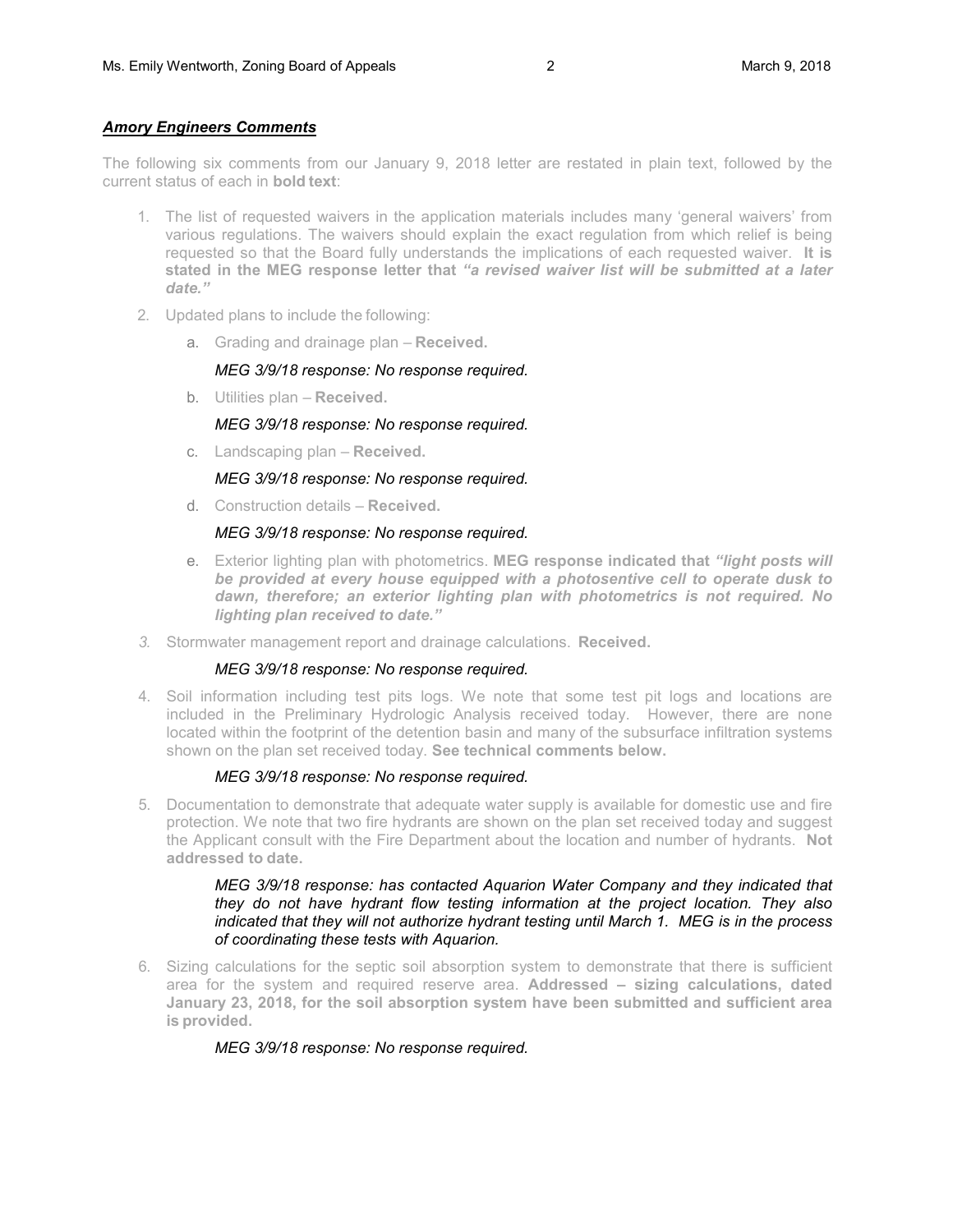### **Technical Comments**

 $\overline{a}$ 

The following comments from our January 18, 2018 letter are restated in plain text, followed by the current status of each in **bold text**:

General/Roadway Comments

1. There are proposed retaining walls shown on the plan which will be greater than four feet in height. Walls over four feet in height require a building permit and design by a registered structural engineer. Details of retaining wall design should be shown on the plans. A railing or an alternative protective barrier should be included on the top of the walls. A guardrail should be provided along the wall adjacent to Road B. **A modular block retaining wall detail has been added to Sheet C-5. The detail shows either a fence or guardrail on top of the wall and notes that wall design** *"shall be by a professional civil structural engineer registered in the Commonwealth of Massachusetts."*

# *MEG 3/9/18 response: No response required.*

2. We note that the proposed retaining wall between Units 24-26 on the subject site and 64 Ward Street will be up to fifteen feet high and it is shown about five feet from the property line. The wall would retain the earth between the wall and the 64 Ward Street property line. We question whether this wall could be constructed without encroachment onto the 64 Ward Street property. We note that a wall of this height will present visual (on site) and safety (64 Ward Street) concerns. **As noted above, a modular block retaining wall detail has been added to Sheet C-5. However, our concerns related the visual impact, safety and constructability remain.**

# *MEG 3/9/18 response: No response required.*

3. Sidewalks are shown at four feet wide and are adjacent to the Cape Cod berm. To enhance public safety the sidewalks should be five-feet wide and they should be separated from the travel way with something more than a Cape Cod berm. We are in agreement with Mr. Jeffrey S. Dirk, P.E. that a vertical curb or grass strip of sufficient width should be provided. **A two-foot wide grass strip, as suggested by Mr. Dirk, is now proposed between the back of the Cape Cod berm and the sidewalks. However, sidewalks are still shown to be four feet wide.**

## *MEG 3/9/18 response: The plans have been revised to eliminate the two-foot wide grass strip and to incorporate five-foot wide sidewalks and sloped granite curbing.*

4. We also agree with Mr. Dirk that a sidewalk should be provided along Viking Lane between Road B and Ward Street. **Addressed – a sidewalk is shown in this location.**

### *MEG 3/9/18 response: The principal access to Viking Lane has been eliminated so there are no sidewalks proposed in this location. The sidewalk on Road C has been extended to Ward Street.*

**5.** We concur with Mr. Dirk's comment that the roadway widths should be a minimum of 24-feet in accordance with MassDOT standards. **It is stated in the MEG response that they** *"strongly believe that a 20-foot-wide roadway with 1-foot Cape Cod berms on either side can adequately accommodate the subdivision."* **MEG has also included two truck turning plans** *"which illustrate that the Hingham Fire Department (Ladder) truck and a Single Unit (SU) truck can adequately negotiate the site."* **It appears that the turning plan for the Hingham Fire truck shows that some movements require the truck to exit the pavement. However, we defer comment to Mr. Dirk.** 

> *MEG 3/9/18 response: MEG has prepared a revised AutoTurn Analysis that indicates that the Hingham Fire Department (Ladder) Truck can negotiate the site roadway network without the truck's overhang encroaching over the pavement limits. Traffic Engineer Ron Mueller of Ron Mueller and Associates indicated the following in his January 25, 2018 letter to Ms. Emily Wentworth: "The American Association of State Highway and Transportation Officials (AASHTO)<sup>1</sup> specifies that very low volume, low speed residential roads (defined as roads with 400 vehicles per day or less and speeds of less than 40*

<sup>1</sup> *Geometric Design of Very Low-Volume Local Roads;* American Association of State Highway and Transportation Officials; 2001. Chapter 4 - Design Guidelines.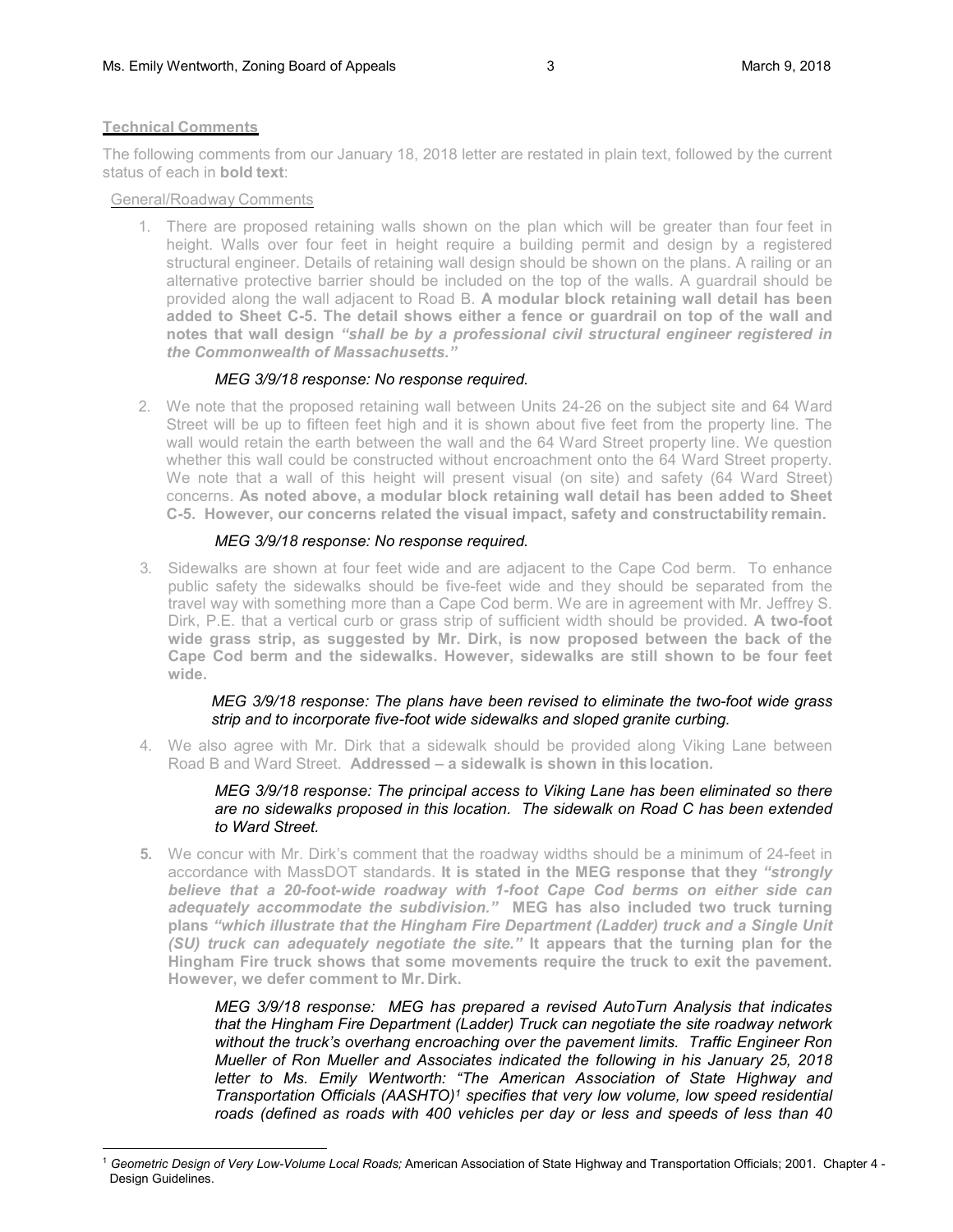*mph) should provide a minimum roadway width of 18 feet. The Massachusetts Department of Transportation (MassDOT) Project Development and Design Guide<sup>2</sup> specifies that shared use of the roadway is "appropriate where user demands and motor vehicle speeds are very low or where severe constraints limit the feasibility of providing separate accommodation." Based on the Institute of Transportation Engineers (ITE) Trip Generation Manual,<sup>3</sup> the 20 existing homes on Autumn Circle generate 240 daily vehicle trips. The project is expected to add 30 daily vehicle trips to portions of Autumn Circle (15% of 200 total daily vehicle trips). Therefore, the total volume of traffic on any portion of Autumn Circle is expected to be 270 vehicles per day, well below the 400 vehicle per day threshold qualifying as a very low-volume roadway. Although a vehicle speeds study was not performed along Autumn Circle, given the horizontal and vertical alignment of the street, speeds are likely in the 15 to 25 mph range, also well below the 40 mph threshold qualifying as a low-speed roadway."* 

6. There are six, presumably visitor, parking spaces shown on the south side of Road B over the septic leaching area. The sidewalk passes through these spaces which would require a pedestrian to step into Road B if a vehicle is parked in any of those spaces. **Addressed – parking spaces have been adjusted and labeled accordingly.**

#### *MEG 3/9/18 response: No response required.*

7. Roadway profiles are shown on Sheet C-3. However, the profiles show only the existing and proposed centerline grade of the roads. The profiles should show sewer, drain and water utilities (including sewer and drain structure rim and invert elevations). This information is required to verify that the proposed utilities may be installed without conflict. **Addressed – utilities and sewer and drain rim/invert elevations are shown on the roadway profiles.**

### *MEG 3/9/18 response: No response required.*

8. We note that the Applicant has request waivers from ZBL Section IV-A to reduce the required front, side and rear setbacks to fifteen feet. However, at the rear of each unit is what is labeled as a proposed 'deck or patio.' If these will be decks (structures) then the setback would be as little as eight feet on Units 2-4, 6-9 and 18-21. **As noted above, the MEG response letter indicates that** *"a revised waiver list will be submitted at a later date."*

### *MEG 3/9/18 response: A revised waiver list was submitted to the Board under separate cover.*

9. We note that the Applicant has requested a blanket waiver from ZBL Section IV-E.1.m, which requires roadways in multi-family developments to comply with the Planning Board Rules and Regulations Adopted Under the Subdivision Control Law (R&R). The Applicant has also requested a blanket waiver from the R&R. As noted above, waiver requests should identify each particular regulation for which the development will not comply. We believe that it is extremely important to identify where the project will not comply with Section 4 – Design Standards and Section 5 – Specifications for Construction of Required Improvements of the R&R. This is required to determine if the design complies with generally accepted public safety requirements and good engineering practice. **As noted above, the MEG response letter indicates that** *"a revised waiver list will be submitted at a later date."*

### *MEG 3/9/18 response: A revised waiver list was submitted to the Board under separate cover.*

 $\overline{a}$ 

<sup>2</sup> *Project Development & Design Guide;* Massachusetts Highway Department; 2006. Chapter 5 - Cross Section and Roadside Elements.

<sup>3</sup> *Trip Generation Manual, 10th Edition;* Institute of Transportation Engineers; Washington, DC; 2017. Land Use Code 210.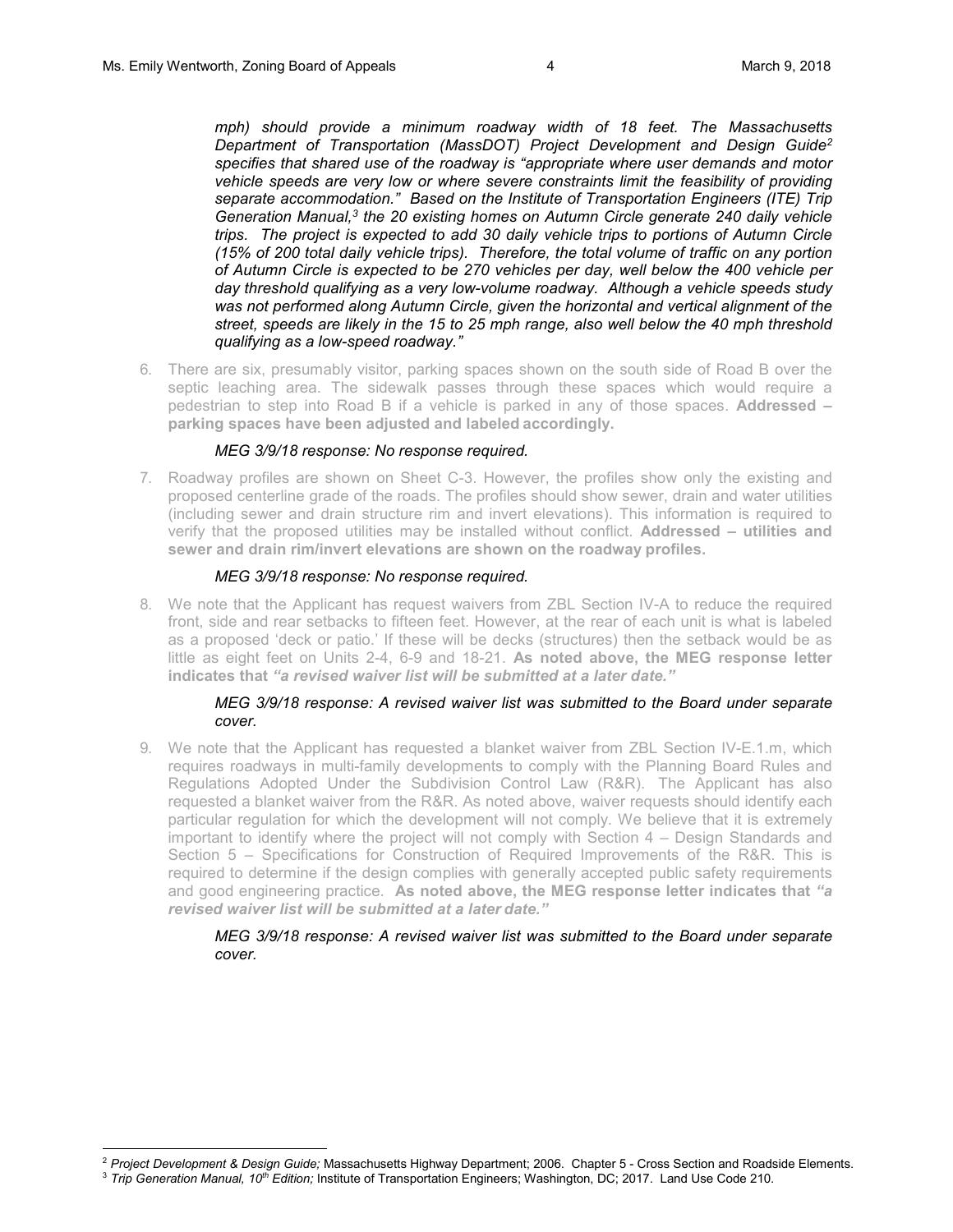### Drainage and Utilities

1. Drainage pipe sizing calculations should be provided along with rim and invert elevations for manholes and catch basins. **Addressed – pipe sizing calculations have been provided.**

## *MEG 3/9/18 response: No response required.*

2. Figures 1-4 are missing from the Preliminary Hydrologic Analysis. **Addressed – Figures 1-4 are included in the revised Preliminary Hydrologic Analysis.**

## *MEG 3/9/18 response: No response required.*

3. Some test pit data has been provided. However, the information indicates varying seasonal high groundwater levels throughout the site. Because of the varying groundwater levels, additional test holes are required at each of the proposed infiltration systems to verify that adequate separation from groundwater will be provided and that soils are suitable for infiltration. Test holes should be witnessed by an agent of the Town. **It is stated in the MEG response that** *"we believe there is sufficient soil data to support the design as proposed. Test pits have been*  excavated in close proximity to the subsurface infiltration systems and the highest *observed groundwater elevation at those locations were used to establish the 4-foot separation to groundwater. Additional location specific soil testing will be performed in conjunction with the development of final construction plans."* **We believe that testing at this point would be a safer course of action for the developer. However, the additional soil testing could be incorporated into a condition should the Board approve the project.**

## *MEG 3/9/18 response: We stand by our initial response and believe that additional soil testing could be incorporated into a condition as suggested.*

4. Comparing proposed grading to the HydroCAD model in the Preliminary Hydrologic Analysis, portions of subsurface infiltration systems (SSI's) P5, P6 and P15 will be above ground. SSI's P3, P7, P11 and P16 would have very limited cover and SSI P11 is located under the hammerhead turnaround which will be subject to traffic loading. As noted above, test holes are required at each of the eighteen SSI's to verify seasonal high groundwater elevation. We suspect that many of the SSI's will need to be redesigned based on groundwater and cover constraints. **All systems are now shown to have adequate cover, except perhaps system P11, under the hammerhead turnaround, which may require additional cover depending on Hingham Fire apparatus loading (see Comment 15 below). Redesign of some systems may still be required based on additional soil testing.**

## *MEG 3/9/18 response: System P11 has been relocated so it's not under the pavement and the hammerhead turnaround has been eliminated.*

5. SSI P12 is modeled with 24 Cultec R-330XLHD chambers, yet only 22 chambers are shown on the plan. **Addressed – the number of chambers is consistent between the model and plans.**

## *MEG 3/9/18 response: No response required.*

6. Invert elevations should be shown for the roof drain piping, especially for the piping for Units 1-4, 6-9 and 25-28, to verify that there is adequate pitch to convey the roof runoff through the piping to the SSI's. **Invert elevations have been added to Sheet C-2, however, the invert at Unit 25 appears to be incorrect.**

## *MEG 3/9/18 response: The invert at Unit 25 has been corrected.*

7. The infiltration rates used for depressions D-3 and D-4 should be modeled in inches per hour (in/hr) and not cubic feet per second (cfs). We note that the infiltration rates used for depressions D-1 and D-2 are modeled in in/hr. **Addressed – infiltration rates are modeled consistently in inches per hour.**

# *MEG 3/9/18 response: No response required.*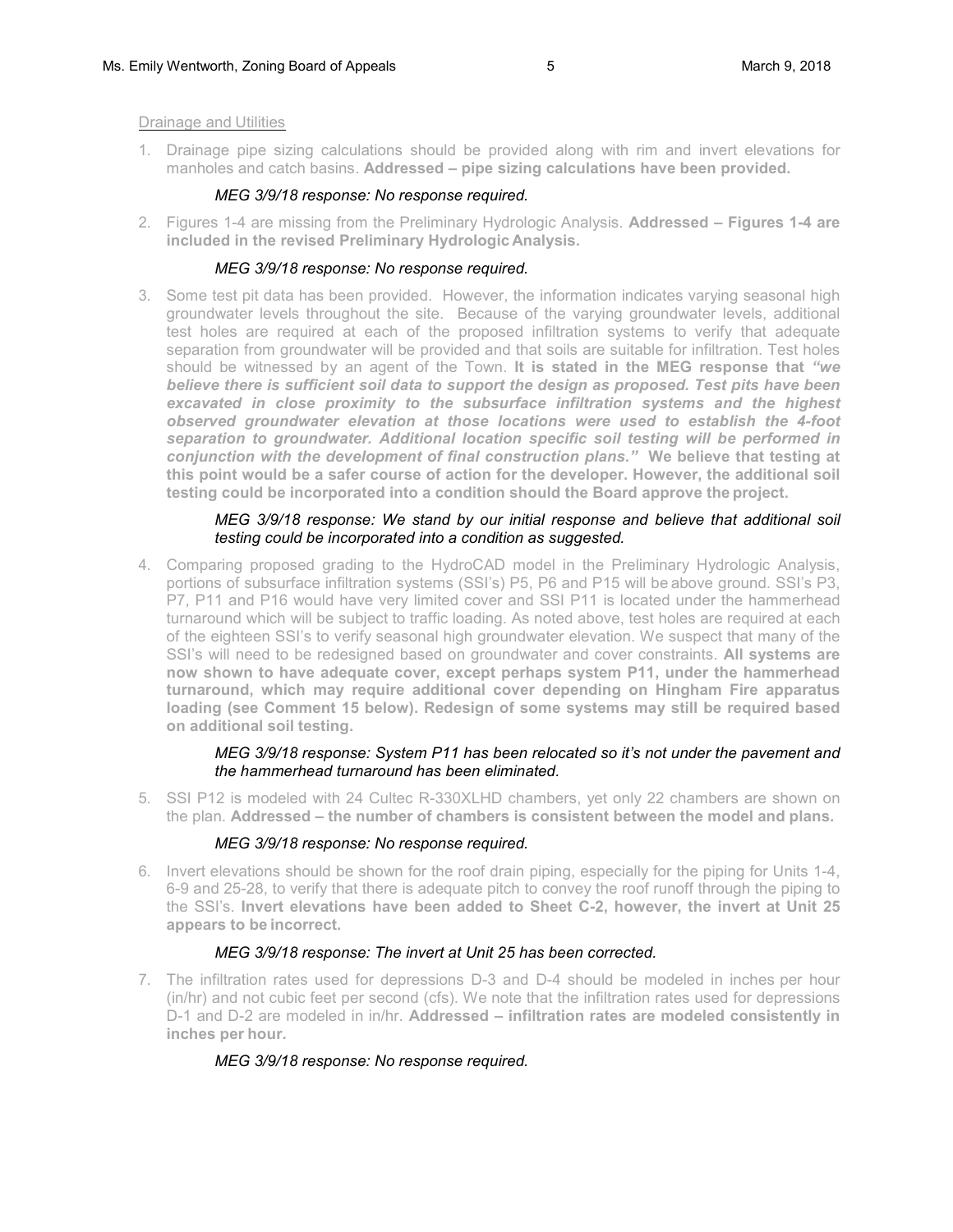8. All four of the depressions are modeled with a 24-foot long by 3-foot breadth broad- crested weir. These should be modeled with weirs that reflect the actual geometry of the depressions. **The model has been revised to eliminate the broad-crested weirs.**

### *MEG 3/9/18 response: No response required.*

9. The storage in depression D-2 does not appear to be correct as there is an El. 57 contour shown on the plan and the storage in the model starts at El. 58. **Addressed – the storage has been corrected.**

### *MEG 3/9/18 response: No response required.*

10. The outlets for depression D-4 are modeled at the wrong elevations. **Addressed – elevations have been corrected.**

### *MEG 3/9/18 response: No response required.*

11. A detail should be provided for the existing (or proposed) outlet control structure for the detention basin so that we may verify that it is modeled correctly. **A detail has been provided for the proposed outlet control structure. However, the structure is not modeled correctly in the HydroCAD model. Either the model or the detail needs to be revised to correctly model the outlet.**

### *MEG 3/9/18 response: The outlet control detail has been revised.*

12. The Detention Basin Section on Sheet C-6 shows a sediment forebay. However, there is no sediment forebay defined on the grading plan, Sheet C-2. **Addressed – sediment forebays are now shown on the grading plan, Sheet C-2.**

### *MEG 3/9/18 response: No response required.*

13. To more clearly show that a foot of freeboard will be provided in the detention basin during a 100 year storm event, the El. 62 contour should wrap around the north and east sides of the basin. **Addressed – the grading has been revised accordingly.**

#### *MEG 3/9/18 response: No response required.*

14. All flared end sections and headwalls should be equipped with trash racks. **Addressed – a note has been added to Sheet C-6 specifying trash racks.**

#### *MEG 3/9/18 response: No response required.*

15. Components of the proposed septic system, including tanks and the soil absorption system are shown under proposed roadways. Information should be provided to document that the components are designed for loading as required by the Fire

Department apparatus. **It is stated in the MEG response that the piping in the soil absorption system is designed for H-20 loading. However, we understand that the Hingham Fire Department's heaviest apparatus weighs 82,000 pounds. MEG should verify that all septic components under roadways are designed for this loading.** 

## *MEG 3/9/18 response: Additional information will be provided under separate cover.*

16. Full septic system design information will be required to verify compliance with Title 5 (310 CMR 15) and to determine where the project will not comply with the Hingham Board of Health Supplementary Rules and Regulations for the Disposal of Sanitary Sewage. **It is stated in the MEG response that** *"full septic system design plans will be submitted in conjunction with the development of final construction plans."* **Again, without the full design we cannot determine where the project will not comply with state and local regulations.**

## *MEG 3/9/18 response: No response required.*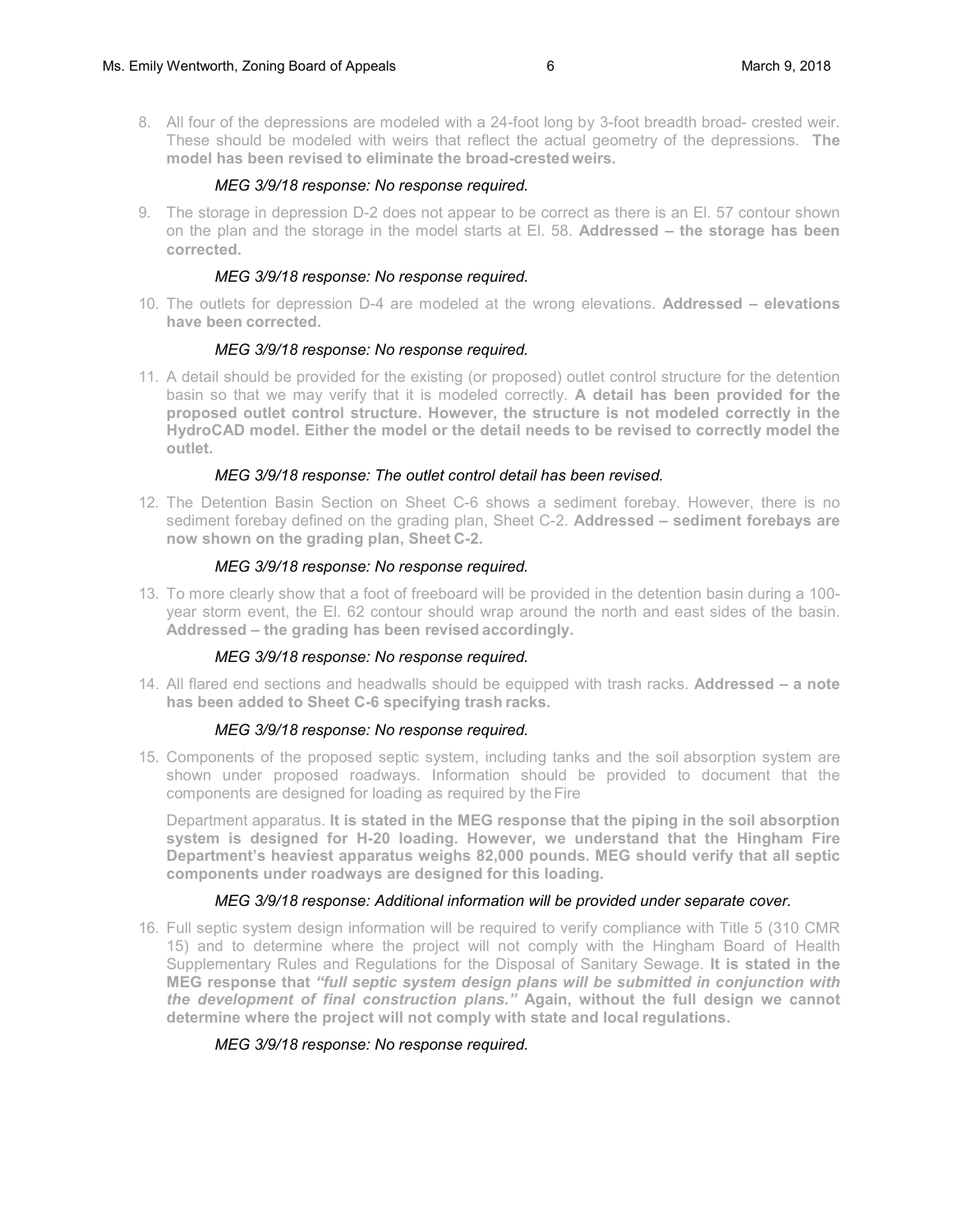17. Erosion controls are detailed on Sheet C-10. The locations of erosion control barriers and the construction entrance should also be shown in plan. **Addressed – erosion control locations are shown on Sheet C-2.**

### *MEG 3/9/18 response: No response required.*

18. The Hydrant Detail on Sheet C-9 specifies C-900 PVC pipe. Ductile iron pipe should be specified as noted elsewhere on the plans. **Addressed – ductile iron pipe is specified.**

### *MEG 3/9/18 response: No response required.*

19. All water supply references to the Hingham Water Department or DPW should be changed to the Aquarion Water Company. **Addressed – all references have been changed to Aquarion.**

#### *MEG 3/9/18 response: No response required.*

The comments below are based on review of the latest information received and are in addition to comments identified in our earlier letters.

1. The revised roadway profiles and grading show that the low point in the vicinity of the Viking Lane/Autumn Circle interface will now be on the Autumn Circle properties at Sta. 7+13.81, which is 94 feet beyond and about 1.5 feet below the rims of the last set of catch basins on Viking Lane. The previous editions of the plans showed the low point on the proponent's property at the catch basins, which is where it should be to protect the Autumn Circle properties from adverse stormwater impacts.

### *MEG 3/9/18 response: The roadway has been redesigned to slope in a westerly direction from Autumn Circle to Viking Lane.*

2. As noted under Drainage & Utilities comment 11 above, the proposed outlet control structure is not modeled correctly in the post development HydroCAD calculations. The 100-year flood elevation of the basin should also be clarified because it is shown to be El.60.76 in the HydroCAD calculations and listed as El. 61.43 on Sheet C-3.

## *MEG 3/9/18 response: The HydroCAD Analysis has been revised to correctly model the outlet control structure.*

3. The post development HydroCAD results show that volume of stormwater runoff will be increased to the wetland area at the east side of the development. The calculations show that the rate of runoff will be decreased and the level of flooding in the wetland will not be increased. However, we question the modeling of the outlet from the wetland as a 120-foot long by 10-foot breadth broad-crested weir. MEG should verify that the increase in runoff volume will not impact adjacent properties.

## *MEG 3/9/18 response: Additional information will be forwarded under separate cover.*

4. In order to adequately convey the design storm, catch basins 8 and 11 should be equipped with double grates.

### *MEG 3/9/18 response: The design has been modified to specify double grates for these catch basins.*

5. The Hingham online GIS shows that there is a private well at 38 Ward Street (Well No. 796). Depending on the location of this well the proposed soil absorption system for this development may need to be moved to provide for the required 100-foot setback in accordance with Title 5. We also note that the Hingham Board of Health Supplementary Rules and Regulations for the Disposal of Sanitary Sewage require a setback of 250 feet from a private potable well and 100 feet from a non-potable well. The GIS does not specify the type of well. The type of well should be identified and it should be located and shown on the plans.

## *MEG 3/9/18 response: Please refer to Note 12. Under General Notes on Sheet G-1.*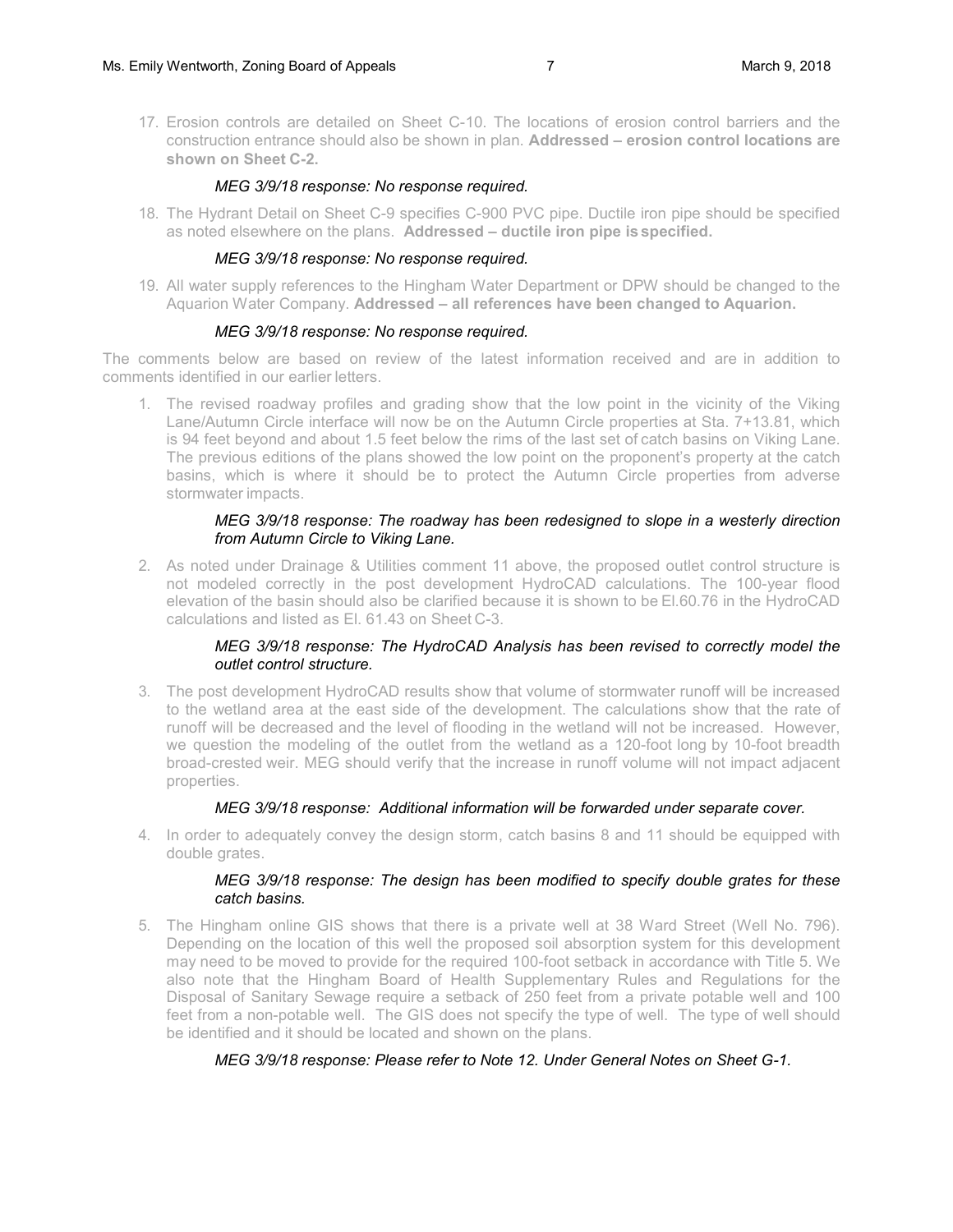6. As we discussed in the January  $25<sup>th</sup>$  public hearing, the wetland line on the current plans is different from the wetland line shown on Sheet 3 of 7, Subdivision Grading Plan, Definitive Subdivision of Viking Lane at Ward Street in Hingham MA, revised June 4, 2002, prepared by R.H. Cole Associates and Daylor Consulting Group, Inc. We recommend that the applicant have the wetland line verified by the Conservation Commission.

> *MEG 3/9/18 response: The Board retained John Zimmer of South River Environmental to review the wetland delineation performed by Environmental Consulting and Restoration LLC (ECR). In his February 23, 2018 letter to the Board, Mr. Zimmer states that he agrees with ECR's limit of the bordering vegetated as shown on the plans. ECR visited the project site and confirmed that there is a bordering vegetated wetland located approximately 15 feet off the pavement on the south side of Ward Street between #64 and 70 that is within 100 feet of the subject property. The plans have been revised to indicate the approximate limit of this BVW and it's associated 100 foot buzzer zone.*

#### *Vanasse & Associates, Inc. Comments*

For reference, listed below are the comments that were raised in our January 4, 2018 review letter that required additional information or analysis followed by a summary of the response submitted on behalf of the Applicant, with additional comments indicated in **bolded** text for identification.

# **COMPREHENSIVE PERMIT PLAN**

- **Comment 1:** A truck turning analysis should be provided for the Town of Hingham Fire Department design vehicle and a single-unit (SU) truck (representative of a maintenance vehicle, trash/refuse truck or similar). The turning analysis should demonstrate that the subject vehicles can access and circulate within the Project site in an unimpeded manner, and that the turn-around area at the end of "Road C" complies with the requirements of NFPA® 1.
- **Response:** A truck turning analysis was provided for the Hingham Fire Department design vehicle and a single-unit truck circulating within the Project site. **Based on our review of the turning analysis, the following comments should be addressed by the Applicant's engineer:**
	- **1a. The Applicant should consult with the Hingham Fire Department to determine if the primary response will be from High Street or Ward Street. If the response will be from High Street, a turning analysis should be performed for a vehicle entering at the High Street/Autumn Circle intersection and then proceeding to the Project site.**
	- **2a. Expand the analysis to include turning maneuvers to/from Ward Street for each design vehicle. The curbline along both sides of Ward Street and the centerline pavement marking should be shown on the turning analysis.**
	- **3a. The fire truck turning analysis indicates that the bumper/ladder overhang will extend beyond the edge of the pavement in a number of locations. The Applicant should confirm that this is acceptable to the Fire Department and verify that no objects will be located in these areas that would inhibit fire truck maneuverability, including snow windrows.**
	- **4a. The turning analysis for the turnaround area between Buildings 16 and 17 indicates that the fire truck design vehicle cannot maneuver within the area that is provided. The Applicant's engineer should redesign the turnaround to comply with the requirements of NFPA® 1.**

*MEG 3/9/18 response: Please see MEG response to Item 5 in the Technical Comments – General Roadway Comments section of Amory Engineers February 6, 2018 letter to the Board.*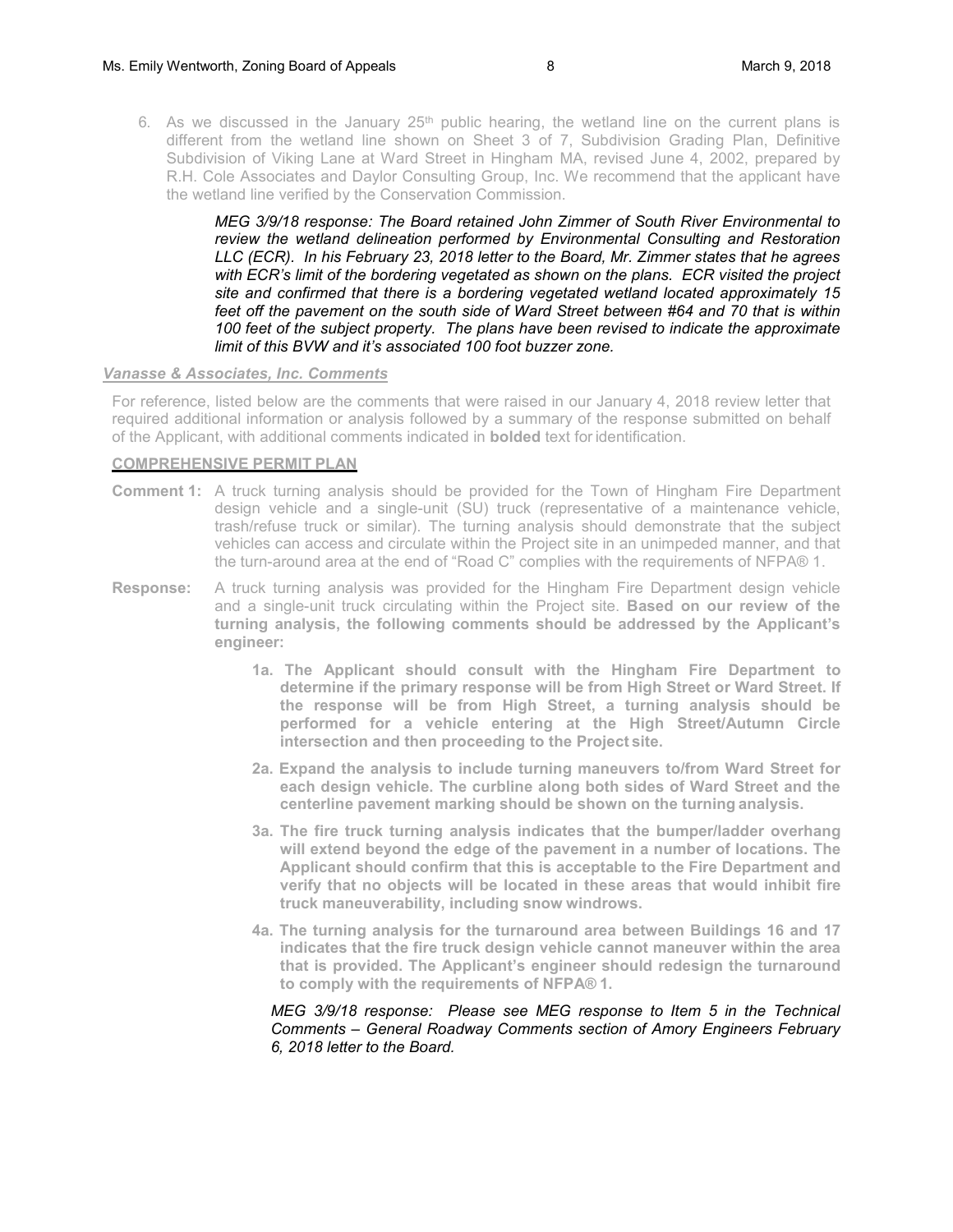- **Comment 2:** Internal to the Project site, circulating roads and drive aisles should be a minimum of 24 feet in width for two-way travel and a minimum of 20-feet in width for one-way travel, or as required to accommodate truck access and fire truck turning maneuvers. The Site Plans currently reflect a 20-foot wide roadway with 1-foot wide Cape Cod berm along both sides, which does not comply with MassDOT standards for residential access to aggregations of residential units of 10 or more dwelling units.<sup>3</sup>
- **Response:** The Applicant's engineer stated that they strongly believe that a 20-foot wide roadway with 1-foot wide Cape Cod berms is adequate to accommodate the Project and further stated that the truck turning analysis that was provided supports this contention.

**We disagree with the Applicant's engineer and refer to the engineering standards cited in our original comment pertaining to roadway width and our comments noted herein with regard to the truck turning analysis. The roadways within the Project site should be widened to 24-feet. The Applicant's engineer should also indicate if changes are proposed to the cul-de-sac where the connection to Autumn Circle is proposed, and if traffic control devices are planned at the connection.** 

### *MEG 3/9/18 response: Please see MEG response to Item 5 in the Technical Comments – General Roadway Comments section of Amory Engineers February 6, 2018 letter to the Board.*

**Comment 3:** Where a sidewalk is proposed adjacent to the roadway, vertical curb should be provided or the sidewalk should be set back from the edge of the traveled-way by a minimum of 2-feet.

#### *MEG 3/9/18 response: The plans have been revised to eliminate the two-foot wide grass strip and to incorporate five-foot wide sidewalks and sloped granite curbing.*

**Response:** The Comprehensive Permit Plan has been revised to provide a 2-foot wide grass strip/offset between the edge of the traveled-way and the sidewalk. **No further response required.**

> **The Comprehensive Permit Plan indicates that sidewalks within the Project site will be 4-feet wide. The Public Rights-of-Way Accessibility Guidelines (PROWAG) requires that sidewalks that are less than 5-feet wide provide clear passing zones at intervals of 200-feet (maximum) that shall be 5-feet wide for a distance of 5-feet (R301.3.2). The Comprehensive Permit Plan should be revised to provide sidewalks that are a minimum of 5-feet wide or that comply with the PROWAG.**

### *MEG 3/9/18 response: The plans have been revised to eliminate the two-foot wide grass strip and to incorporate five-foot wide sidewalks and sloped granite curbing.*

- **Comment 4:** Vehicles exiting the Project site to Ward Street should be placed under STOP-sign control with a marked STOP-line provided. These accommodations should be shown on the Site Plans.
- **Response:** A STOP-sign and marked STOP-line have been added to the Comprehensive Permit Plan. **No further response required.**

## *MEG 3/9/18 response: No response required.*

**Comment 5:** A sidewalk has been provided along one-side of Viking Lane, "Road B" and "Road C" extending to Autumn Circle. The sidewalk should also be extended to Ward Street where a marked crosswalk and Americans with Disabilities Act (ADA) compliant wheelchair ramps and detectable panels should be provided for crossing Viking Lane. In addition, a crossing of "Road B" should also be provided in conjunction with the sidewalk extension to Ward Street.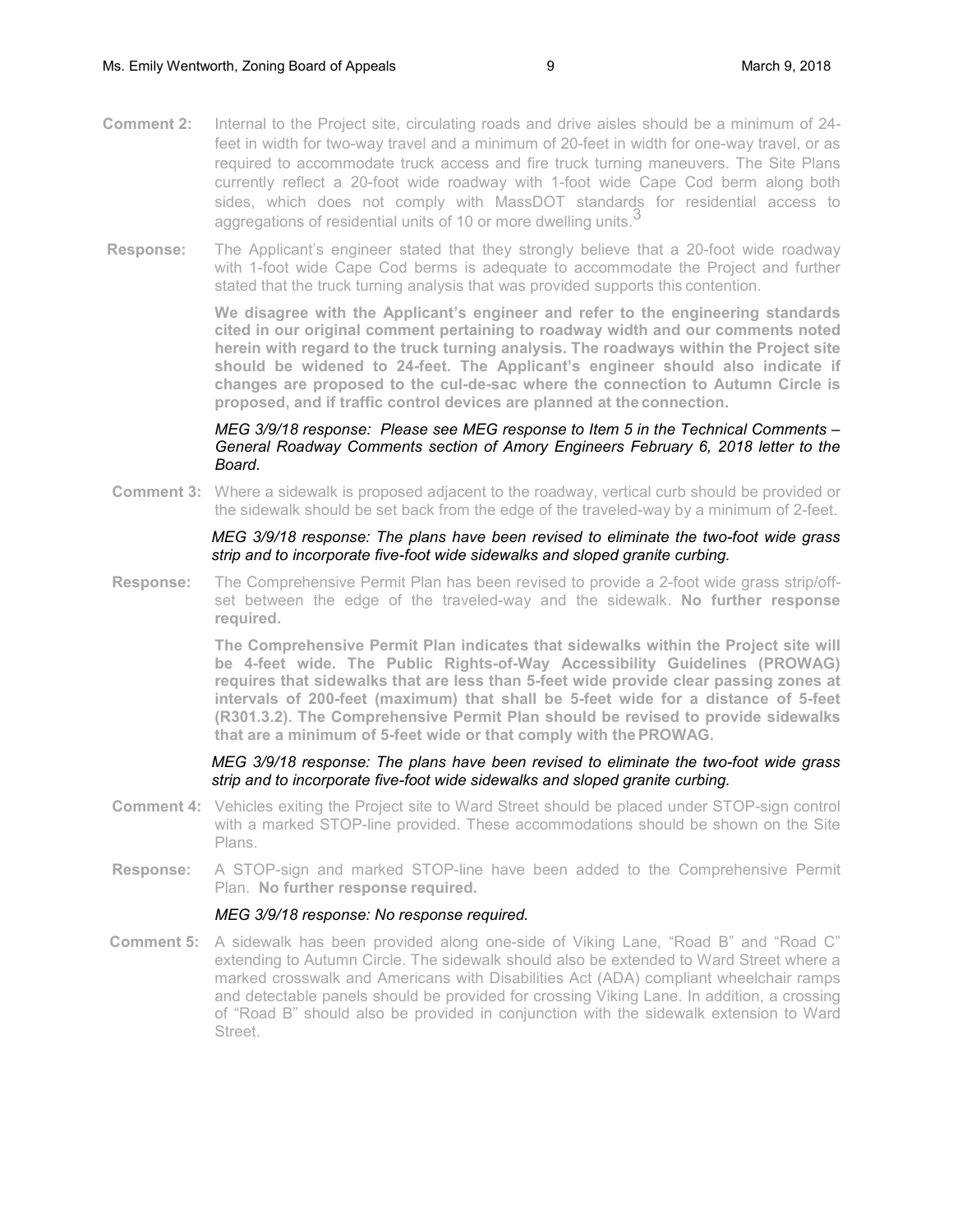**Response:** The proposed sidewalk has been extended to Ward Street and the requested crosswalks and ADA compliant wheelchair ramps have been added to the Comprehensive Permit Plan. **No further response required.** 

#### *MEG 3/9/18 response: No response required.*

- **Comment 6** Where pedestrian crossings are proposed, marked crosswalks are shown. The Applicant's engineer should confirm that the crossings will include ADA compliant wheelchair ramps and detectable panels.
- **Response:** A note has been added to the Comprehensive Permit Plan to indicate that all crossings will be ADA compliant. **No further response required.**

#### *MEG 3/9/18 response: No response required.*

- **Comment 7:** Sight triangle areas should be shown on the Site Plans along with a note to indicate: "Signs, landscaping and other features located within sight triangle areas shall be designed, installed and maintained so as not to exceed 2.5-feet in height. Snow windrows located within sight triangle areas that exceed 3.5-feet in height or that would otherwise inhibit sight lines shall be promptly removed."
- **Response: This comment has not been addressed.**

*MEG 3/9/18 response: The site triangles are shown on Sheet C-3A. The triangles indicate that indicates that adequate sight distance as required by AASHTO can be maintained in both directions at Ward Street. The results of a speed study conducted by Sergeant David Horte of the Hingham Police Department from January 29 to February 4, 2018 indicated that the 85th percentile speeds were 38 MPH in the northbound direction and 37 MPH in the southbound direction with 39 MPH observed on February 3 and 4, 2018. These results are considerably higher than those observed in a study conducted by Ron Mueller and Associates in April of 2016. The results of the study correlate to required sight distances by AASHTO of 290 feet for an 85th percentile speed of 39 MPH. The site triangle is located entirely within the subject property and the Ward Street layout.* 

- **Comment 8:** A note should be added to the Site Plans stating: "All Signs and pavement markings to be installed within the Project site shall conform to the applicable specifications of the Manual on Uniform Traffic Control Devices (MUTCD).<sup>4</sup><sup>\*</sup>
- *Response:* **This comment has not been addressed.**

#### *MEG 3/9/18 response: The note has been added to the plans as requested.*

- **Comment 9:** Where provided, double-yellow centerline pavement markings should consist of two parallel yellow lines.
- **Response:** The Comprehensive Permit Plan does not include centerline pavement markings. **No further response required.**

#### *MEG 3/9/18 response: No response required.*

**Comment 10:** Driveways to individual units should be a minimum of 21-feet long measured between the garage door and the far edge of the sidewalk (edge closest to the residence) where a sidewalk is provided, and 23-feet measured between the garage door and the edge of the traveled-way in locations without a sidewalk.<sup>5</sup>

**Response:** The Applicant's engineer stated that the driveways will meet the indicated dimensions and typical driveway dimensions have been added to the Comprehensive Permit Plan. **No further response required.**

 *MEG 3/9/18 response: No response required.*

.